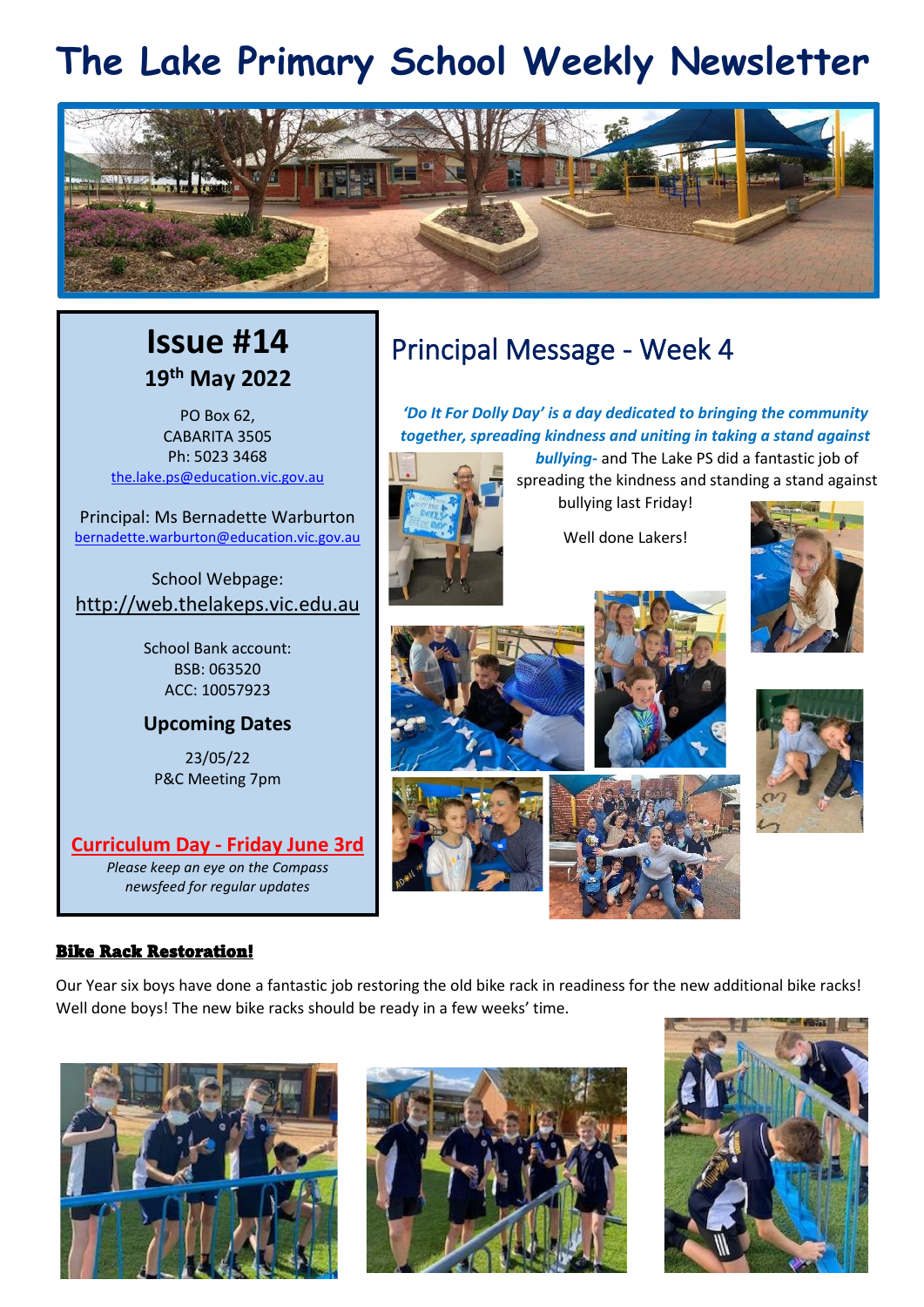#### NAPLAN

The past two weeks have been a true indication of the **resilience** demonstrated by our year three to six students! *Congratulations* to all our year three and five students for completing your assessments and showing a great deal of **resilience** throughout the technical issues that we experienced! A big thank you to our year four and six students who were very flexible and accommodating throughout the assessment period! I hope you all enjoy your ice-cream treat tomorrow! **A big thank you** and appreciation to Mrs. Walsh, Miss Humphrey and Mr. Lloyd who problem solved every single 'hiccup' and have worked so hard over the past few months in readiness for NAPLAN!

#### Traffic Safety



Once again, we are noticing many instances of unsafe behaviour at pick up time at the 'kiss and drop' off zone near the cricket oval. A reminder that students must **walk behind the shed** and along the designated path to access Dyar Ave. Students must wait in the designated place to be picked up near the cricket oval. Please do not call your child to the car whilst you are waiting in this zone. Students are not to cross the road unless they use the designated crossing.

*We need your support to ensure that these practices are put in place every day for the safety of all students, families and staff members.*

#### Rapid Antigen Tests Update

As of next week, the current twice weekly Rapid Antigen Testing will not be required. However, your child will bring home a RAT kit this week to use if you believe your child has COVID symptoms in the future.

#### The Lake PS Uniform

**A reminder that our school strongly recommends that children wear the school uniform each day with pride as part of The Lake PS team.**

#### **Summer**

Girls - blue and white check dress or navy blue shorts/skort & navy/gold polo shirt with school logo Boys- navy blue shorts and navy/gold polo shirt with school logo **Winter** Boys- navy trousers, track suit pants with navy/gold polo shirt with school logo and school windcheater/jacket. Girls- navy trousers, track suit pants with navy/gold polo shirt with school logo and school wind cheater/jacket **Beanies** Only the school beanie with logo is permitted **Footwear** Enclosed shoes (sneakers or black school shoes)



Congratulations to Prep A, Prep B, 1/2A, 1/2C, 1/2D and 5/6A who were, today, **all** in full school uniform! Well done!

#### Thank you!

A big thank to **Darren Muller** for carrying out some maintenance on our chairs located in the Multi-Purpose Room! We can now be assured our chairs are in great condition  $\circled{c}$ 

Have a great week everyone!

Kind Regards, Bernadette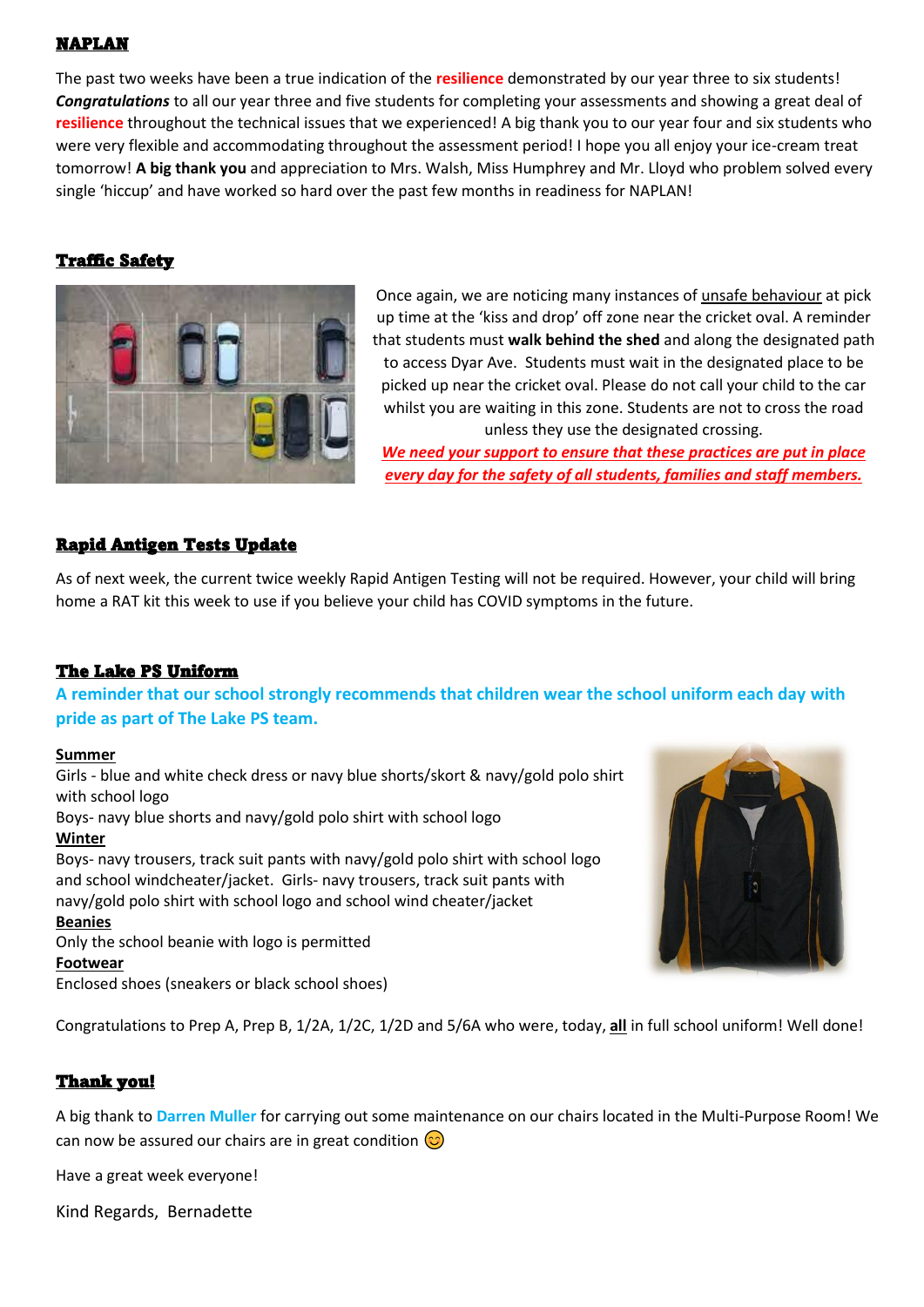

## Wk.4 School Value - RESILIENCE

This week's school value is 'RESILIENCE'. We are constantly talking to students about not getting down on themselves and to see challenging situations as opportunities to develop and grow. One thing we need to be particularly mindful of is to resist making excuses for our children. Most of us have been guilty of saying things like 'don't worry it's their fault it didn't work out' or 'everything is going against you'. Although it is important to offer reassurance to our kids, we must not fall into the trap of pushing

our children's failings onto others. Usually, it is a child's immediate behaviour that has a direct impact on the outcome, hence an important step in developing resilience is to have a child reflect on their own behaviours and consider changes in behaviour or actions to bring about desired outcomes. Resilience is not developed by waving a magic wand…it comes through practice and a willingness to reflect and change behaviours.



### Worker of the Week' Awards

Congratulations to the following students:



Isla Strike, Alarnah Harker, Layla Watt, Cristiano Dichiera, Madelyn Pinal, Sydney Hunt, Preston Cramp, Demi Mayes, Lucia Paradiso, Liam Goudie, Katie McKinley, Benjamin Wamalwa, Zaden Mulvihill, Seth Ferguson and Max Cameron



## **BIG worries on little shoulders**

We adults all know that being an adult is tough. But do you remember being a kid? Well, that was tough too. And today's kids have certainly experienced their fair share of challenges. Unfortunately, many children are increasingly exposed to adult worries such as financial stress, family conflict, and even global worries. Adult worries do not belong on little shoulders as they are too heavy and can cause an array of other concerns, some of which are difficult to repair. Please try to be mindful of what conversations your children are exposed to and keep their worries to ageappropriate worries.

With much kindness. Miss Louise



On Wednesday, Nina and Benita from VicSRC travelled from Melbourne to speak to the Grade 3-6 JSC Reps and the Grade 5 students. They discussed student voice and

agency and how ideas develop. Nina and Benita shared the importance of planning and putting in the action to move forward with an idea. They

explored our leadership structure and how important it is to have student input when making decisions about learning. The Lake PS is proud to be a VicSRC Partner School and look forward to further developing our JSC and Student Voice. 5/6 Team